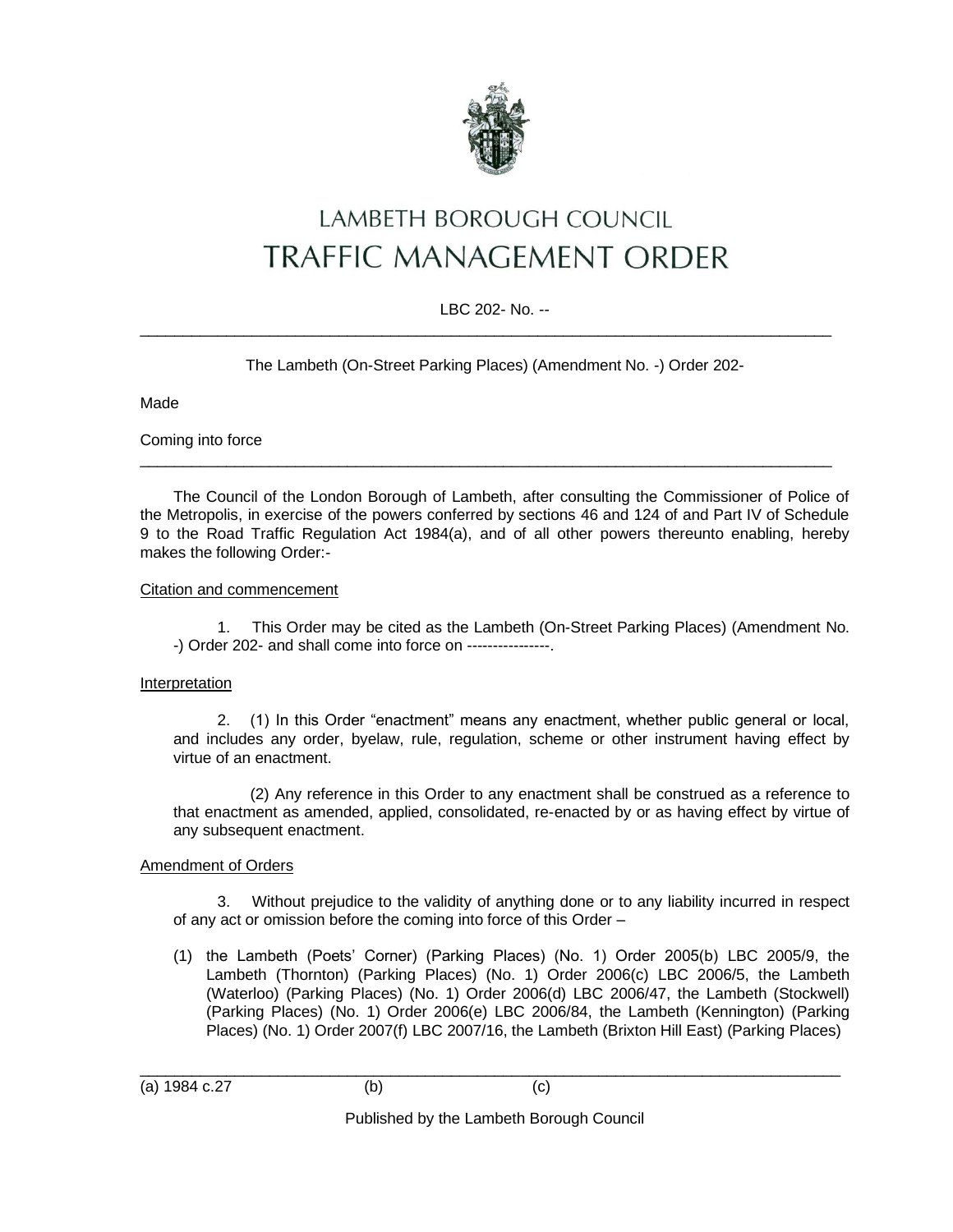(No. 1) Order 2007(a) LBC 2007/38, the Lambeth (Brixton "E) (Parking Places) (No. 1) Order 2008(b) LBC 2008/56, the Lambeth (Brixton "B") (Parking Places) (No. 1) Order 2008(c) LBC 2008/81, the Lambeth (Herne Hill) (Parking Places) (No. 1) Order 2009(d) LBC 2009/8, the Lambeth (Camberwell) (Parking Places) (No. 1) Order 2009(e) LBC 2009/39, the Lambeth (Tulse Hill) (Parking Places) (No. 1) Order 2010(f) LBC 2010/37, the Lambeth (Clapham "C") (Parking Places) (No. 1) Order 2010(g) LBC 2010/63, the Lambeth (Clapham "L") (Parking Places) (No. 1) Order 2010(h) LBC 2010/85, the Lambeth (Vassall "V") (Parking Places) (No. 1) Order 2017(i) LBC 2017/52, the Lambeth (Brixton Hill "D") (Parking Places) (No. 1) Order 2017(j) LBC 2017/73, the Lambeth (Brixton Hill "F") (Parking Places) (No. 1) Order 2017(k) LBC 2017/69 the Lambeth (Streatham Hill West "G") (Parking Places) (No. 1) Order 2018(l) LBC 2018/27 shall have effect as though:-

(a) at the end of Article 25(6) of those Orders there were added the following proviso:

"Provided that, where the vehicle referred to in this Article is a diesel car that is not a Euro 6 passenger vehicle, there will also be a charge of £40 in addition to the amount specified in this paragraph."; BUSINESS

(b) at the end of Article 28(4) of those Orders there were added the following proviso:

"Provided that, where the vehicle referred to in this Article is a diesel car that is not a Euro 6 passenger vehicle, there will also be a charge of £40 in addition to the amount specified in this paragraph."; TEACHERS

(c) at the end of Article 29(4) of those Orders there were added the following proviso:

"Provided that, where the vehicle referred to in this Article is a diesel car that is not a Euro 6 passenger vehicle, there will also be a charge of £40 in addition to the amount specified in this paragraph."; HEALTH CARE

(2) the Lambeth (Poets' Corner) (Parking Places) (No. 1) Order 2005, the Lambeth (Thornton) (Parking Places) (No. 1) Order 2006, the Lambeth (Stockwell) (Parking Places) (No. 1) Order 2006, the Lambeth (Kennington) (Parking Places) (No. 1) Order 2007, the Lambeth (Brixton "E) (Parking Places) (No. 1) Order 2008, the Lambeth (Brixton "B") (Parking Places) (No. 1) Order 2008, the Lambeth (Herne Hill) (Parking Places) (No. 1) Order 2009, the Lambeth (Camberwell) (Parking Places) (No. 1) Order 2009, the Lambeth (Tulse Hill) (Parking Places) (No. 1) Order 2010, the Lambeth (Vassall "V") (Parking Places) (No. 1) Order 2017, the Lambeth (Brixton Hill "D") (Parking Places) (No. 1) Order 2017, the Lambeth (Brixton Hill "F") (Parking Places) (No. 1) Order 2017 and the Lambeth (Streatham Hill West "G") (Parking Places) (No. 1) Order 2018 shall have effect as though at the end of Article 17(1) of those Orders there were added the following proviso:

> "Provided that, where the vehicle referred to in this Article is a diesel car that is not a Euro 6 passenger vehicle, there shall also be a charge of £1.73 per hour in addition to the amount specified in this paragraph.";

- (3) the Lambeth (Clapham "C") (Parking Places) (No. 1) Order 2010 shall have effect as though:-
	- (a) after Article 17(1) of that Order there were added the following proviso:

"Provided that, where the vehicle referred to in this Article is a diesel car that is not a Euro 6 passenger vehicle, there shall also be a charge of  $£1.73$  per hour in addition to the amount specified in this paragraph.";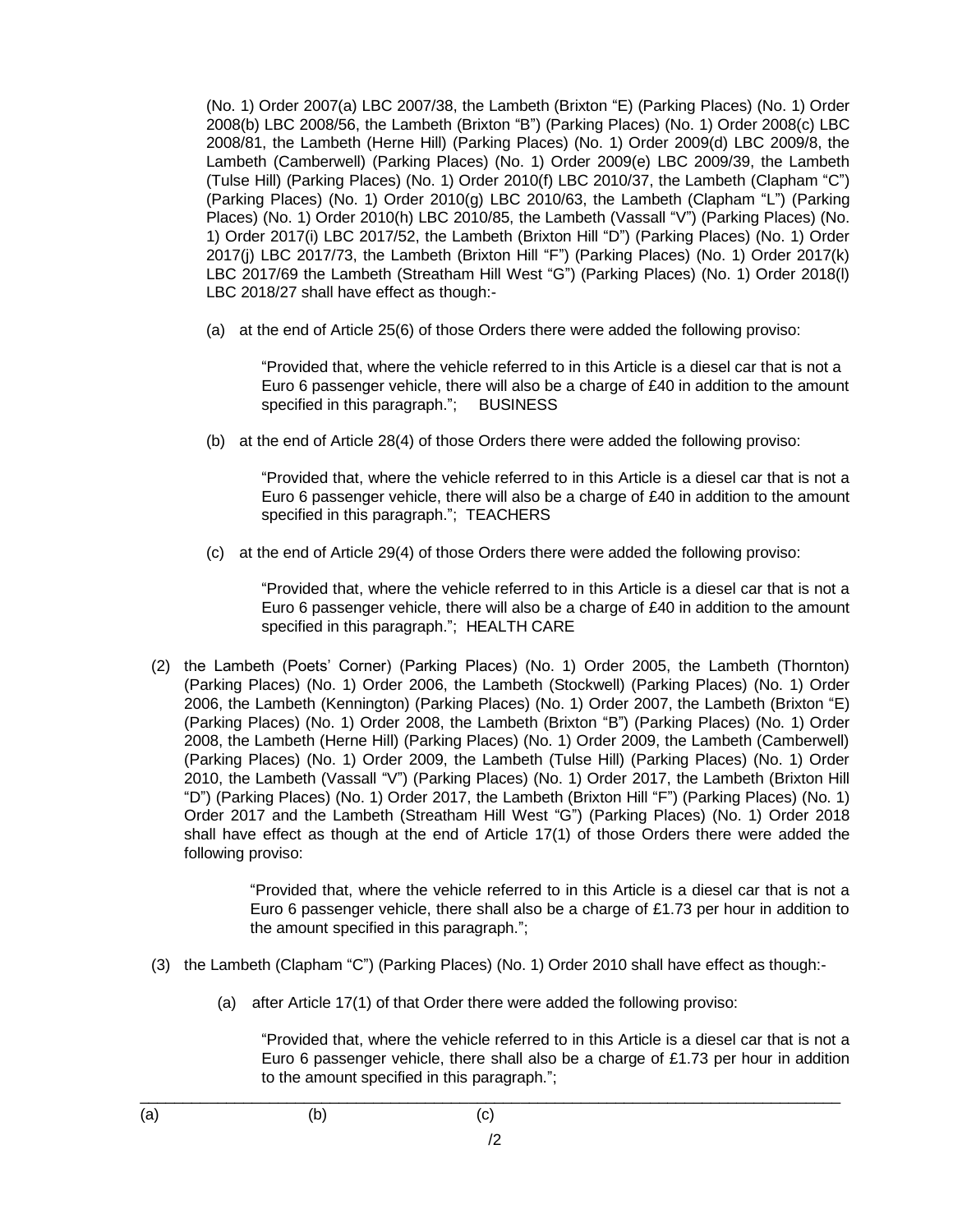(b) after Article 17(2) of that Order there were added the following proviso:

"Provided that, where the vehicle referred to in this Article is a diesel car that is not a Euro 6 passenger vehicle, there shall also be a charge of £1.32 per hour in addition to the amount specified in this paragraph.";

(4) the Lambeth (Clapham "L") (Parking Places) (No. 1) Order 2010 shall have effect as though:-

(a) for the proviso to Article 17(2) of that Order there were substituted the following proviso:

"Provided that –

- (a) the parking period for which payment of the parking charge is made in accordance with this paragraph shall not commence until the period of 30 minutes referred to in paragraph (1) of this Article has expired; and
- (b) where the vehicle referred to in this Article is a diesel car that is not a Euro 6 passenger vehicle, there shall also be a charge of £1.73 per hour in addition to the amount specified in this paragraph.";
- (b) after Article 17(3) of that Order there were added the following proviso:

"Provided that, where the vehicle referred to in this Article is a diesel car that is not a Euro 6 passenger vehicle, there shall also be a charge of  $£1.73$  per hour in addition to the amount specified in this paragraph.";

(c) after Article 17(4) of that Order there were added the following proviso:

"Provided that, where the vehicle referred to in this Article is a diesel car that is not a Euro 6 passenger vehicle, there shall also be a charge of £1.32 per hour in addition to the amount specified in this paragraph.";

- (5) the Lambeth (Brixton Hill East) (Parking Places) (No. 1) Order 2007 shall have effect as though:-
	- (a) for the proviso to Article 17(2) of that Order there were substituted the following proviso:

"Provided that –

- (c) the parking period for which payment of the parking charge is made in accordance with this paragraph shall not commence until the period of 30 minutes referred to in paragraph (1) of this Article has expired; and
- (d) where the vehicle referred to in this Article is a diesel car that is not a Euro 6 passenger vehicle, there shall also be a charge of £1.73 per hour in addition to the amount specified in this paragraph.";
- (b) after Article 17(3) of that Order there were added the following proviso:

"Provided that, where the vehicle referred to in this Article is a diesel car that is not a Euro 6 passenger vehicle, there shall also be a charge of £1.73 per hour in addition to the amount specified in this paragraph.";

(6) the Lambeth (Waterloo) (Parking Places) (No. 1) Order 2006 shall have effect as though at the end of Article 16 of that Order there were added the following proviso: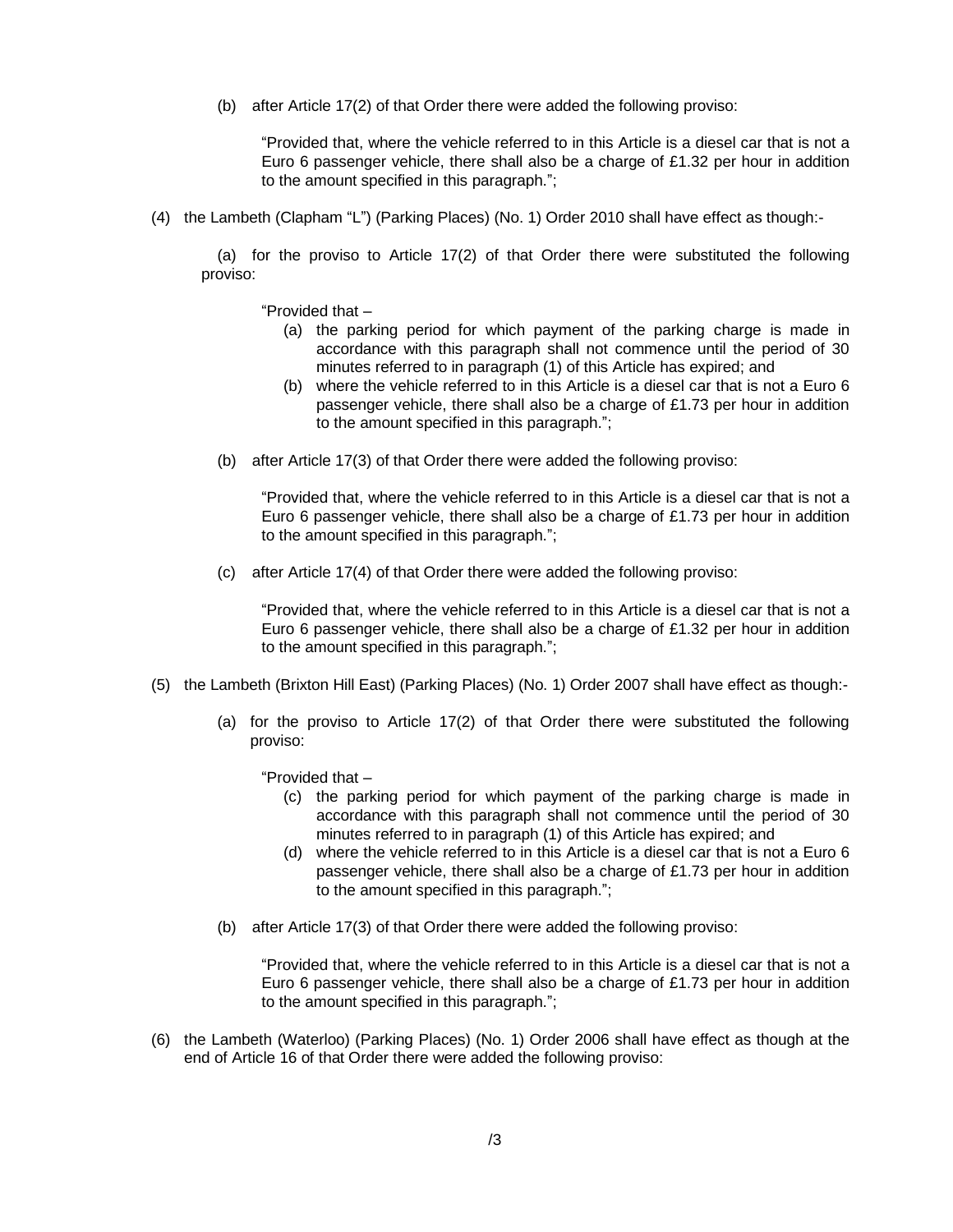"Provided that, where the vehicle referred to in this Article is a diesel car that is not a Euro 6 passenger vehicle, there shall also be a charge of £2.25 per hour in addition to the amount specified in this paragraph.";

(7) the Lambeth (Kennington) (Parking Places) (No. 1) Order 2007 shall have effect as though at the end of Article 16 of that Order there were added the following proviso:

> "Provided that, where the vehicle referred to in this Article is a diesel car that is not a Euro 6 passenger vehicle, there shall also be a charge of £2.29 per hour in addition to the amount specified in this paragraph.";

- (8) the Lambeth (Doctor Parking Places) (No. 1) Order 1976(a) GLC 1976/272 and the Lambeth (Car Club) (Parking Places) (No. 1) Order 2011(b) LBC 2011/44 shall have effect as though there were added to Article 2(1) of those Orders the following meanings:-
	- " "diesel car" means a motor car propelled wholly by diesel fuel, and in respect of which there is a valid UK registration document indicating that the only type of fuel for that car is diesel;

"Euro 6 passenger vehicle" means a passenger vehicle in respect of which there is issued a valid UK registration document or foreign registration document on which the vehicle's exhaust emissions specified are those below the limits set for compliance with the Euro 6 emissions standard set by Regulation (EC) No. 715/2007 of the European Parliament and of the Council of 20 June 2007 on type approval of motor vehicles with respect to emissions from light passenger and commercial vehicles (Euro 5 and Euro 6) and on access to vehicle repair and maintenance information<sup>1</sup>;";

(9) the Lambeth (Doctor Parking Places) (No. 1) Order 1976 shall have effect as though at the end of Article 15(4) of that Order there were added the following proviso:-

> "Provided that, where the vehicle referred to in this Article is a diesel car that is not a Euro 6 passenger vehicle, there will also be a charge of £40 in addition to the amount specified in this paragraph.";

(10) the Lambeth (Car Club) (Parking Places) (No. 1) Order 2011 shall have effect as though at the end of Article 16(5) there were added the following proviso:-

> "Provided that, where the vehicle referred to in this Article is a diesel car that is not a Euro 6 passenger vehicle, there will also be a charge of £40 in addition to the amount specified in this paragraph.";

Dated this ---------------- day of -------------- 202-.

#### Anthony Casale Highway Network Manager

(a)  $(b)$  (c)

 $\_$  ,  $\_$  ,  $\_$  ,  $\_$  ,  $\_$  ,  $\_$  ,  $\_$  ,  $\_$  ,  $\_$  ,  $\_$  ,  $\_$  ,  $\_$  ,  $\_$  ,  $\_$  ,  $\_$  ,  $\_$  ,  $\_$  ,  $\_$  ,  $\_$  ,  $\_$  ,  $\_$  ,  $\_$  ,  $\_$  ,  $\_$  ,  $\_$  ,  $\_$  ,  $\_$  ,  $\_$  ,  $\_$  ,  $\_$  ,  $\_$  ,  $\_$  ,  $\_$  ,  $\_$  ,  $\_$  ,  $\_$  ,  $\_$  ,

<sup>1</sup> Reg. (EC) No.715/2007 [2007] OJ L 171